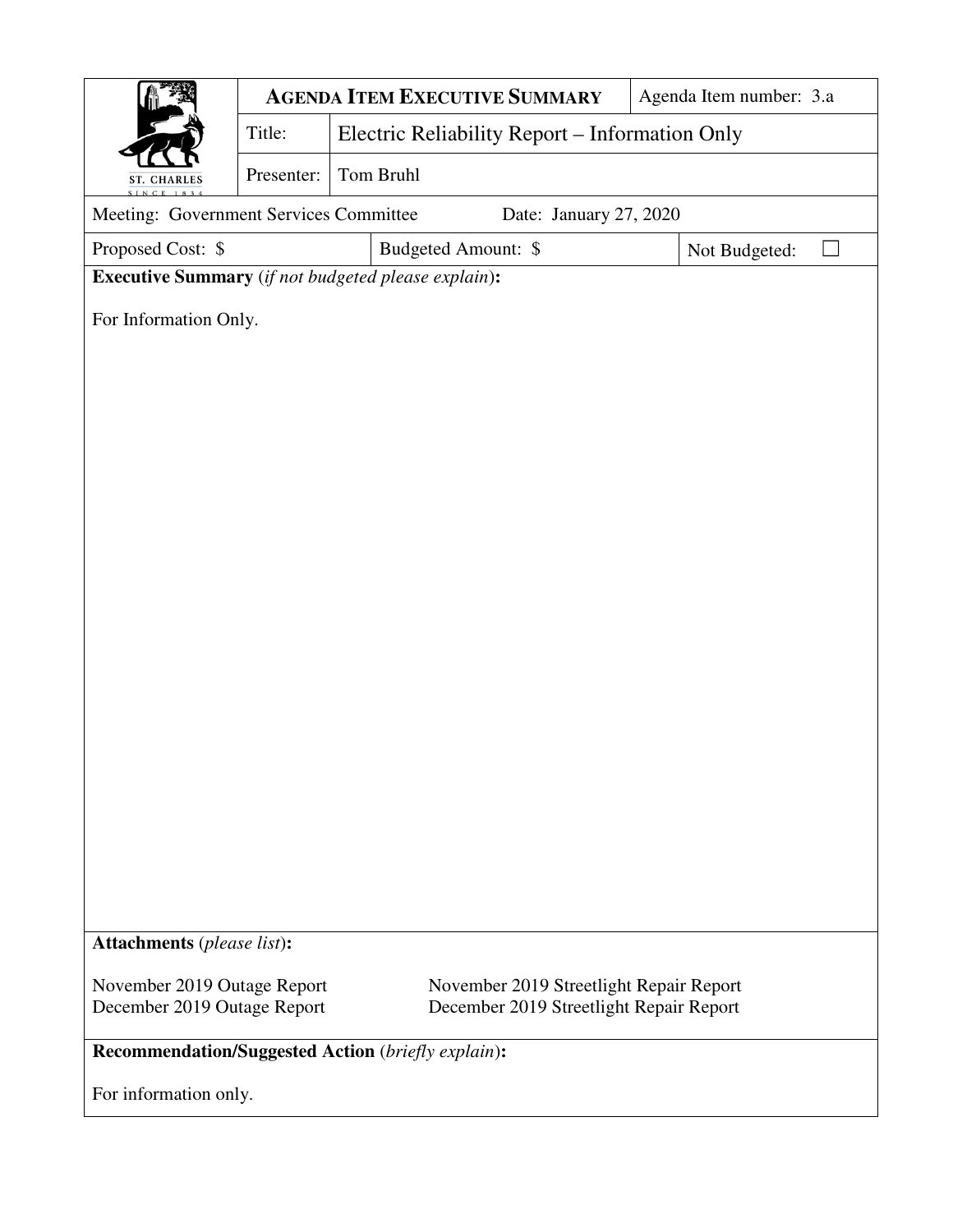## **City of St. Charles November 2019 Outages**

| <b>OUTAGE No.</b> | <b>DATE</b> | <b>TIME OFF</b> | TIME ON (Min) | <b>AREA AFFECTED</b>                                                                                          | <b>CIRCUIT No.</b> | <b>CAUSE/RESPONSE</b>                                                                                                                                                                                                                                | NO. OF CUST. | <b>OUTAGE</b><br><b>MINUTES</b> | <b>MAJOR</b><br><b>CATEGORY</b> | <b>SUB CATEGORY</b> |
|-------------------|-------------|-----------------|---------------|---------------------------------------------------------------------------------------------------------------|--------------------|------------------------------------------------------------------------------------------------------------------------------------------------------------------------------------------------------------------------------------------------------|--------------|---------------------------------|---------------------------------|---------------------|
| $\mathbf{1}$      | 11/15/2019  | 11:11 AM        | 0.0           | Illinois Ave., 38th Ave., E. Main St.                                                                         | 511                | Padmounted VFI switchgear switch<br>malfunction @ 38 and Illinois.<br>Closed switch back onto 736 within<br>30 seconds.                                                                                                                              | 98           | $\mathsf 0$                     | Equipment                       | Switch              |
| $\overline{2}$    | 11/19/2019  | 4:09 PM         | $\mathbf 0$   | Sub 7, Sub 5, CDC 1 Sub 9, north and east<br>sides of town.                                                   | 13154/13155        | No power. ComEd loss of 13155<br>which was abnormal on 13154.<br>Switch failed causing OA/RA on<br>13154.                                                                                                                                            | 1466         | $\mathbf 0$                     | ComEd                           | 13154/13155         |
| 3                 | 11/19/2019  | 8:50 PM         | 60            | 1207 S. 10th St.                                                                                              | 624                | 1/2 power. Service cable failure,<br>result of new customer fence post.<br>Isolated bad leg, jumped meter.                                                                                                                                           |              | 60                              | Others                          | Dig-in              |
| $\overline{4}$    | 11/24/2019  | 3:08 PM         | $\mathbf 0$   | Sub 8, Sub 6, west side of town, Harvest<br>Hills, Renaux Manor, Rt. 38, Prairie, Davis,<br>IYC, Youth Center | 56931              | No power. OA/RA line 56931 -<br>Canadian goose on switch. ComEd<br>had an instantaneous outage on line.                                                                                                                                              | 2896         | $\mathsf 0$                     | ComEd                           | 56931               |
| 5                 | 11/24/2019  | 10:14 PM        | $\mathbf 0$   | Majestic Oaks, Charlemagne, E. Main St.,<br>Dunham, Foxfield, Kirk                                            | 733/734            | Circuit 733/734 tripped and reclosed.<br>Patrolled lines, no call of sustained<br>outage. Cause was mouse in live<br>front transformer at Kingswood Lift<br>Station                                                                                  | 1085         | $\mathbf 0$                     | Animal                          | Mouse               |
| 6                 | 11/26/2019  | 9:10 PM         | 80            | 3610 Matisse Dr.                                                                                              | 811                | 1/2 Power. MetroNet hit service and<br>failed 1 leg. Test and jumper socket.                                                                                                                                                                         |              | 80                              | Others                          | Dig-in              |
| $\overline{7}$    | 11/27/2019  | 11:00 AM        | $\mathbf 0$   | Sub 9, Sub 5, LDC 1                                                                                           | 13155              | Loss of ComEd 13155 momentarily<br>twice. Once at 10:59 and once at<br>11:01. Failed components on line on<br>the same pole in Geneva caused<br>flash that expanded into/onto our<br>Line causing it to operate. No<br>damage or issues with L13155. | 709          | $\mathsf 0$                     | ComEd                           | 13155               |
|                   |             |                 |               |                                                                                                               |                    |                                                                                                                                                                                                                                                      |              |                                 |                                 |                     |
|                   |             |                 |               |                                                                                                               |                    |                                                                                                                                                                                                                                                      |              |                                 |                                 |                     |
|                   |             |                 |               |                                                                                                               |                    | <b>Total of Interrupted Minutes</b>                                                                                                                                                                                                                  |              | 140                             |                                 |                     |
|                   |             |                 |               |                                                                                                               |                    | <b>Total SAIDI*</b>                                                                                                                                                                                                                                  |              |                                 | 0.009                           |                     |
|                   |             |                 |               |                                                                                                               |                    | Total of ComEd Interrupted Minutes                                                                                                                                                                                                                   |              | $\mathbf 0$                     |                                 |                     |
|                   |             |                 |               |                                                                                                               |                    | Total SAIDI without ComEd                                                                                                                                                                                                                            |              |                                 | 0.009                           |                     |
|                   |             |                 |               |                                                                                                               |                    |                                                                                                                                                                                                                                                      |              |                                 |                                 |                     |
|                   |             |                 |               |                                                                                                               |                    | *System Average Interruption Duration<br>Index (SAIDI)                                                                                                                                                                                               |              |                                 |                                 |                     |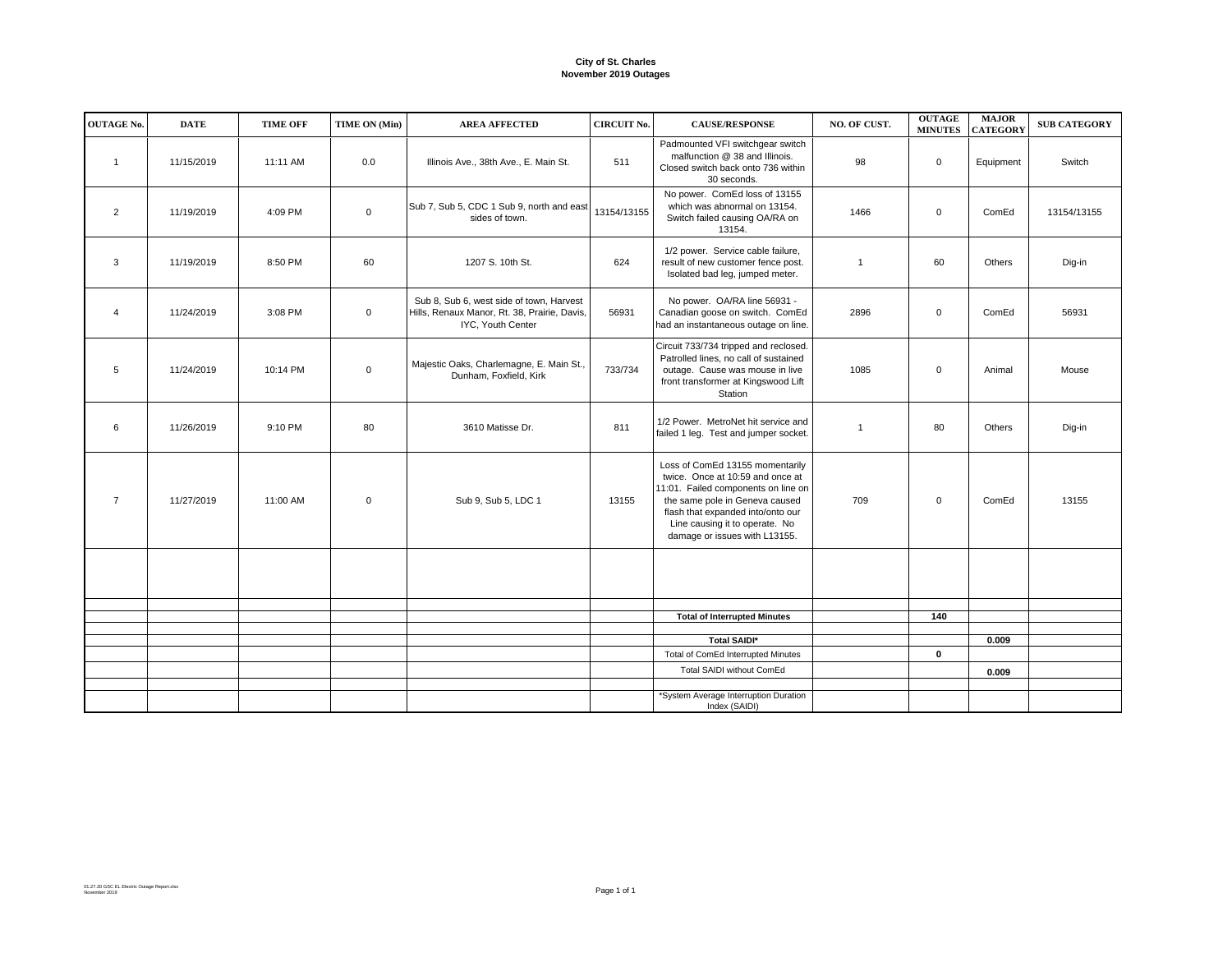## **City of St. CharlesDecember 2019 Outages**

| <b>OUTAGE No.</b> | <b>DATE</b> | <b>TIME OFF</b> | TIME ON (Min) | <b>AREA AFFECTED</b>                                                                                                  | <b>CIRCUIT No.</b> | <b>CAUSE/RESPONSE</b>                                                                   | NO. OF CUST. | <b>OUTAGE</b><br><b>MINUTES</b> | <b>MAJOR</b><br><b>CATEGORY</b> | <b>SUB CATEGORY</b> |
|-------------------|-------------|-----------------|---------------|-----------------------------------------------------------------------------------------------------------------------|--------------------|-----------------------------------------------------------------------------------------|--------------|---------------------------------|---------------------------------|---------------------|
| $\overline{1}$    | 12/3/2019   | 8:53 AM         | 22            | 7th St., 7th Ct., Grey,<br>Westfield, Fellows                                                                         | 624                | No power. Hit unmarked cable at<br>6 Fellows. Isolated and picked up<br>loop from open. | 54           | 1,188                           | Others                          | Dig-In              |
| $\overline{1}$    | 12/3/2019   | 8:53 AM         | $\mathsf 0$   | 7th St., 7th Ct., Grey,<br>Westfield, Fellows, Prairie,<br>8th St., 6th St., 5th St., 4th<br>St., Horne, Davis School | 624                | Momentary outage, breaker trip &<br>reclose.                                            | 783          | $\mathbf 0$                     | Others                          | Dig-In              |
| $\overline{2}$    | 12/29/2019  | 8:31 AM         | 45            | Pottawattomie Park, pool<br>and golf building                                                                         | 334                | Squirrel on transformer bank pole<br>at 2nd Ave. & North Ave.<br>Replaced fuse.         | $\,$ 5       | 225                             | Animal                          | Squirrel            |
|                   |             |                 |               |                                                                                                                       |                    |                                                                                         |              |                                 |                                 |                     |
|                   |             |                 |               |                                                                                                                       |                    |                                                                                         |              |                                 |                                 |                     |
|                   |             |                 |               |                                                                                                                       |                    |                                                                                         |              |                                 |                                 |                     |
|                   |             |                 |               |                                                                                                                       |                    |                                                                                         |              |                                 |                                 |                     |
|                   |             |                 |               |                                                                                                                       |                    |                                                                                         |              |                                 |                                 |                     |
|                   |             |                 |               |                                                                                                                       |                    | <b>Total of Interrupted Minutes</b>                                                     |              | 1,413                           |                                 |                     |
|                   |             |                 |               |                                                                                                                       |                    |                                                                                         |              |                                 |                                 |                     |
|                   |             |                 |               |                                                                                                                       |                    | <b>Total SAIDI*</b>                                                                     |              |                                 | 0.090                           |                     |
|                   |             |                 |               |                                                                                                                       |                    | Total of ComEd Interrupted Minutes                                                      |              | 1,188                           |                                 |                     |
|                   |             |                 |               |                                                                                                                       |                    | Total SAIDI without ComEd                                                               |              |                                 | 0.014                           |                     |
|                   |             |                 |               |                                                                                                                       |                    |                                                                                         |              |                                 |                                 |                     |
|                   |             |                 |               |                                                                                                                       |                    | *System Average Interruption<br>Duration Index (SAIDI)                                  |              |                                 |                                 |                     |
|                   |             |                 |               |                                                                                                                       |                    |                                                                                         |              |                                 |                                 |                     |